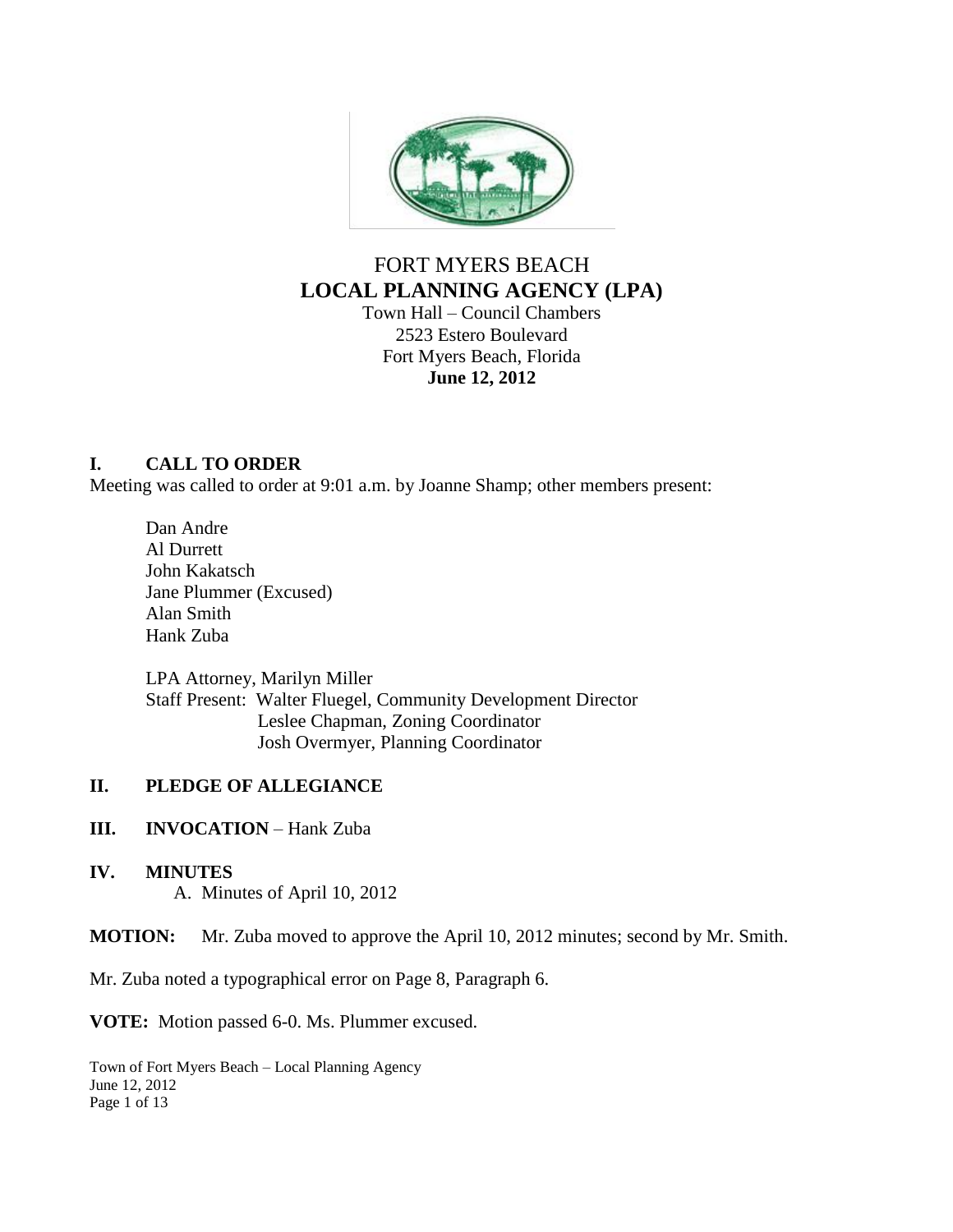### **V. PUBLIC HEARING**

#### A. REZ2011-0001 – Paine/Purtell Rezoning

Ms. Shamp opened the hearing at 9:04 a.m.

Zoning Coordinator Chapman entered the Affidavit of Publication into the record.

Ms. Shamp asked the LPA Attorney to swear in the witnesses; and LPA Attorney Miller swore in the witnesses.

Ms. Shamp asked if any LPA Member had ex-parte communication regarding this item. Mr. Kakatsch – none; Mr. Durrett – none; Ms. Shamp – site visit; Mr. Zuba – none; Mr. Smith: -site visit; Mr. Andre – site visit.

Town of Fort Myers Beach – Local Planning Agency June 12, 2012 Ms. Alexis Crespo of Waldrop Engineering representing the applicant, Messrs. Paine and Purtell, noted they were unable to attend the meeting; however, Brady Paine was in attendance (Mr. Paine"s son) and he could provide history regarding the property if necessary. She presented comments for REZ2011- 0001 – Paine/Purtell Rezoning for a rezoning request of Residential Conservation to Downtown. She noted the subject property was currently located in the Pedestrian Commercial Future Land Use Category of the Comprehensive Plan. She displayed an aerial location map of the subject property and discussed the frontage along the arterial roadway, and proximity to the Old Sand Carlos Boulevard, Estero Boulevard, and Times Square, pedestrian-commercial designation. She used a PowerPoint presentation to review the existing condition of the property; the existing uses of the surrounding properties; the subject property as it appeared on the Town of Fort Myers Beach Future Land Use Map (FLUM) and the land use designation for surrounding properties; and the existing zoning designation for the subject property and surrounding properties. She stated the applicant was requesting a logical extension of the Downtown Zoning District to include the subject property and she noted the subject property was the only property fronting on Estero Boulevard within the Lagoon Street block that did not have commercial use at the present time. She reviewed the slides that depicted the types of existing businesses and uses, residential properties, and vacant lots that surrounded or were nearby the subject property. She gave a historical synopsis of the zoning and land use designations and changes for the subject property since 1950. She noted the applicants were able to obtain a Future Land Use Map Amendment in 2010 for the subject property to Pedestrian-Commercial. Ms. Crespo reviewed other specifics of the applicant's zoning request; and noted the area of the town where the subject property was located had sufficient infrastructure to handle the rezoning and the applicant had acquired the appropriate letters to support the request (i.e. letter from Utility Department). She stated the applicant requested a TIS waiver that was approved by the Community Development Director; and discussed how the subject property was in a 'park-once' location. Ms. Crespo reviewed the rezoning request as it pertained to compatibility with the surrounding properties, and compliance with the Comprehensive Plan. She stated the Staff Report indicated the request was consistent with the Town's Growth Management Plan, that it implemented the 2010 Future Land Use Map Change to Pedestrian-Commercial, approved the TIS Waiver, and recommended approval of the rezoning. She indicated that the approval of the request would allow the property's zoning to comply with

Page 2 of 13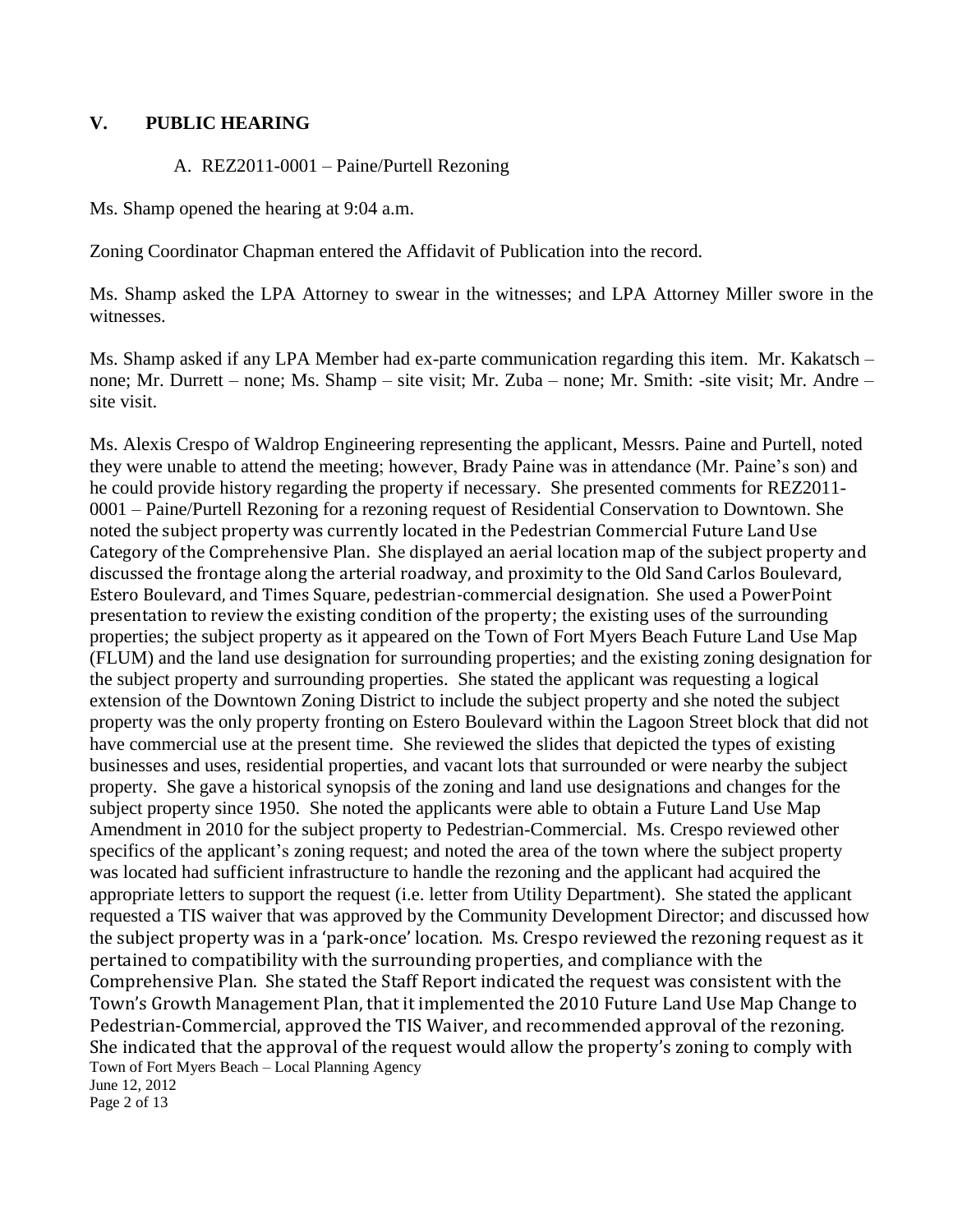the underlying Residential Commercial Future Land Use Category and requested the LPA approve the rezoning request.

Mr. Smith asked if there was any feedback from the multi-family seasonal rental properties located on Lagoon Street.

Ms. Crespo stated from her conversations with the applicants it was her understanding from that they were supportive of the rezoning.

Mr. Zuba asked why there was no 'redevelopment plan' included in the rezoning request.

Ms. Crespo reported the applicants did not have an immediate redevelopment plan and were trying to regain the previous commercial uses that were allowed for the site at a C-1 designation which would allow for future redevelopment of the property. She noted there was not an 'enduser' at this time.

Mr. Zuba asked if the applicants were positioning the property for sale.

Ms. Crespo responded in the affirmative.

Mr. Zuba asked if there were any code violations on the existing properties.

Ms. Crespo stated that to the best of her knowledge there were none.

Zoning Coordinator Chapman stated she could research the matter.

Discussion was held concerning what was permissible under the current zoning.

Zoning Coordinator Chapman presented comments for REZ2011-0001 – Paine/Purtell Rezoning on behalf of the Town of Fort Myers Beach. She displayed an aerial view of the subject property and reviewed the application for a rezoning of the subject property located at 821 and 831 Estero Boulevard. She noted that the application was a conventional rezoning and described the difference between conventional zoning and a commercial planned development. She explained that the LPA must make a recommendation of approval or denial; and that the approvals could not be conditioned. She indicated the property location on the Future Land Use Map (FLUM) and gave a brief historical background of the property:

- Future Land Use
	- o Lee County FLU: Urban Community
	- o Town of Fort Myers Beach Adopted the Future Land Use Map in 1999; Mixed-Residential
	- o Applicants applied for a Small Scale Map Amendment which was approved in 2010 by Ordinance 10-02 from Mixed Residential to Pedestrian Commercial

She discussed the property location on the Zoning Map and the property"s zoning history:

Town of Fort Myers Beach – Local Planning Agency June 12, 2012 Page 3 of 13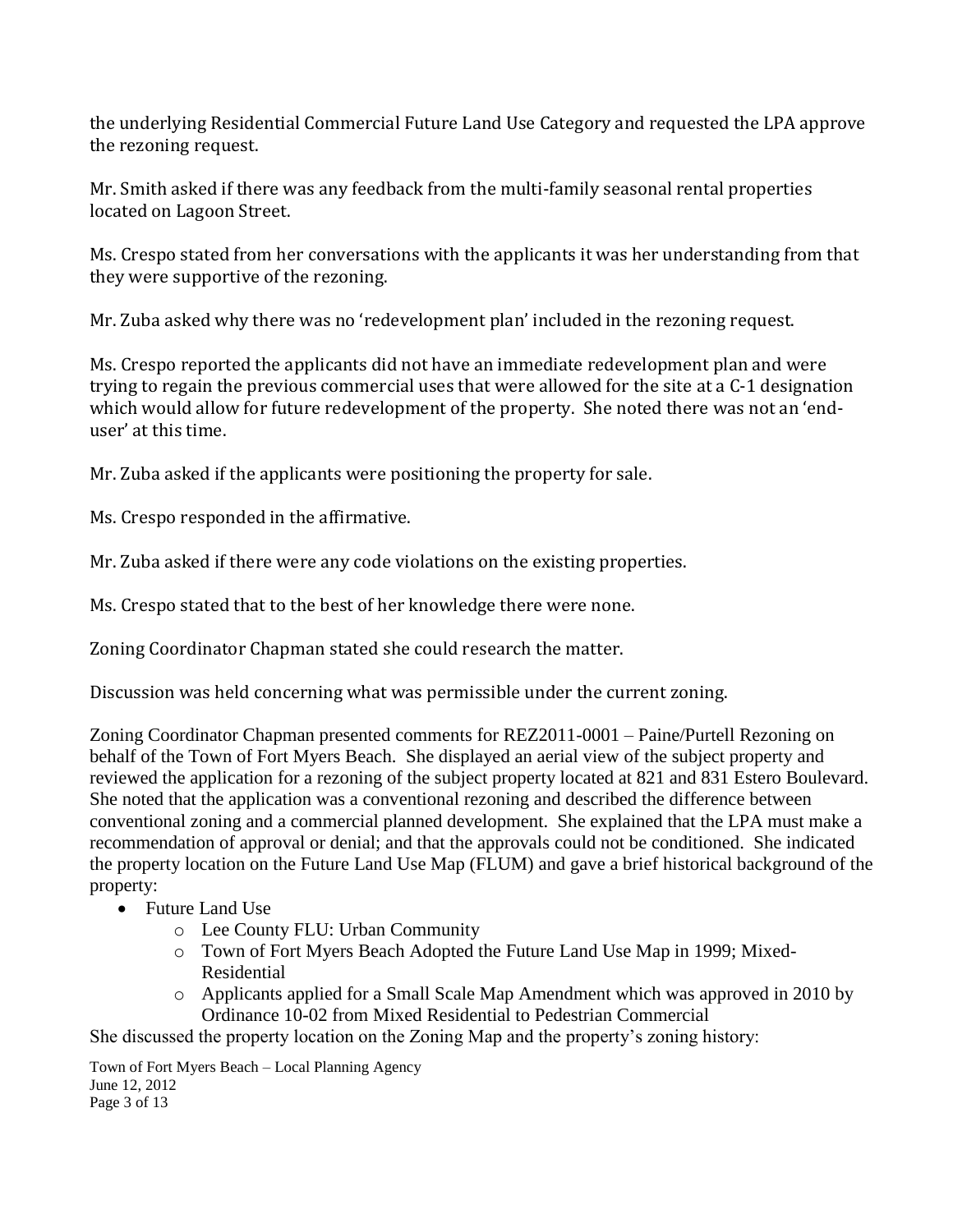- Zoning
	- o Lee County Zoning C-1
	- o Town of Fort Myers Beach adopted the Land Development Code by Ordinance 03-03
	- o Town of Fort Myers Beach adopted the Official Zoning Map Resolution 04-16 which zoned the subject property Residential Conservation
	- o Applicant has applied to rezone the subject property to Downtown which would allow for a variety of uses that would not require a Development Order

She pointed out considerations with respect to compatibility with surrounding properties; TIS waivers; and land use/zoning consistency. She noted the subject property was located within a six parcel loop that was enclosed by Estero Boulevard and Lagoon Street; and that rezoning the property to Downtown would shift the balance of land uses within the loop from a majority of residential parcels to a majority of commercial parcels. She reported that staff recommended approval of the requested rezoning from Residential Conservation to Downtown.

Mr. Kakatsch asked if the parking area adjacent to the property would remain a parking area and be tied into whatever might develop on the new property.

Ms. Chapman reported that property was a commercial parking lot and there was an opportunity for the two parcels in question, if they were redeveloped, to enter into a joint use agreement.

Discussion ensued regarding the possible development of the commercial parking lot; and challenges to the conventional zoning districts and buffering along the street.

Ms. Shamp questioned the types of uses that could be permitted.

Ms. Chapman stated that any change in use would still have to apply for a Certificate of Use; and noted if there were any proposed changes to the interior/exterior of the building that come up against the 50% Rule could be a limiting factor to redevelopment.

Ms. Shamp asked if the buildings were to be torn down and the rezoning was approved, what number of units would be allowed to be used without going through the CPD process (i.e. height and unit restrictions).

Ms. Chapman responded that it would be less than seven units; and they would have to go up in height due to FEMA (approximately 30 feet above base flood elevation).

Community Development Director Fluegel noted that the Commercial Design Standards would apply if the property was rebuilt; and discussed the applicability of the 50% Rule.

Mr. Zuba noted his concerns regarding buffering for the adjacent properties and increasing density.

Discussion ensued concerning buffering, increased density and intensity, FEMA standards, compatibility concerns, and the existing inconsistency between the future land use and the zoning.

Town of Fort Myers Beach – Local Planning Agency June 12, 2012 Page 4 of 13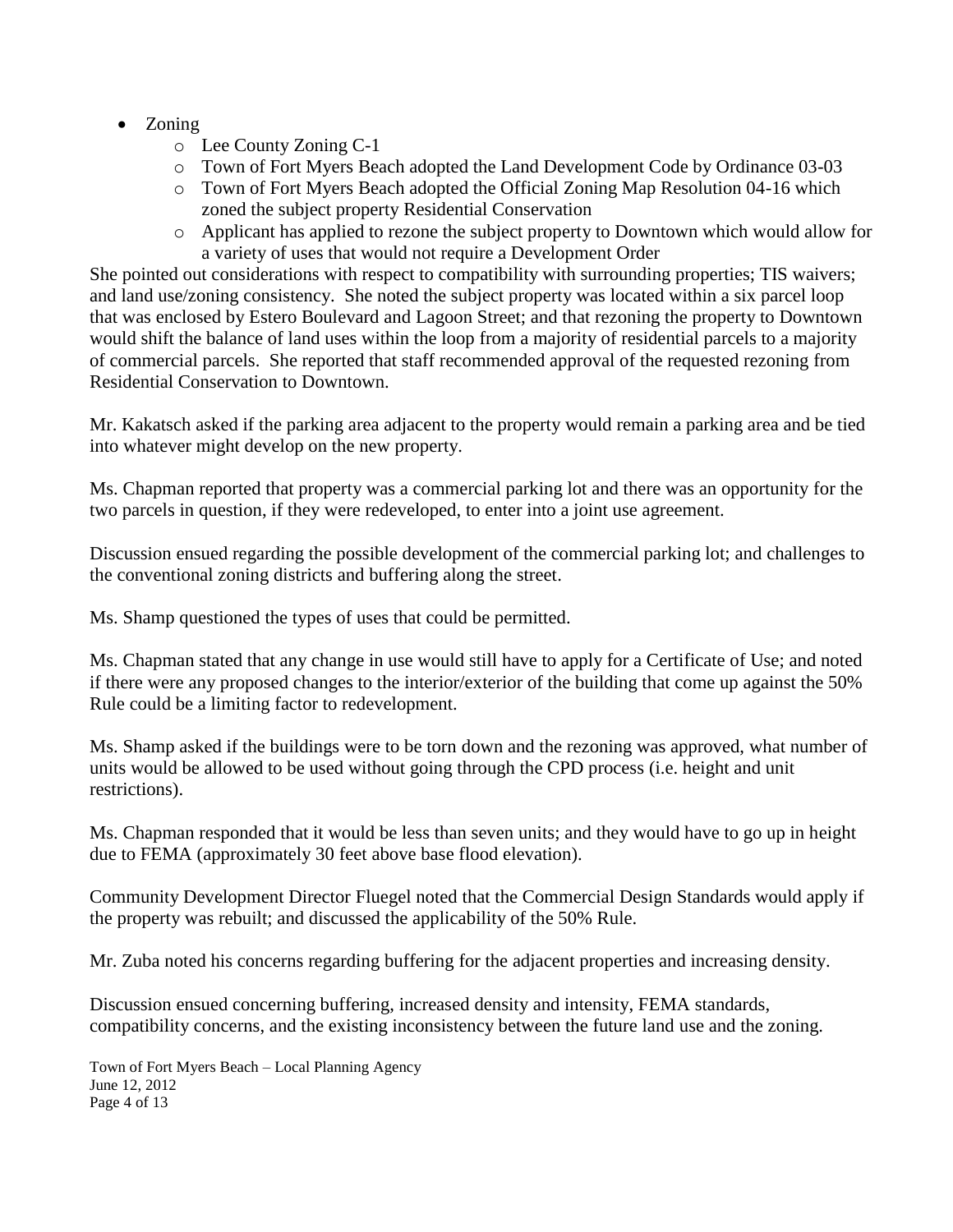Public Comment opened.

No speakers.

Public Comment closed.

Mr. Andre expressed his belief that it seemed like a logical transition to change the zoning back to what it was when the applicants purchased the subject property.

Mr. Smith agreed with Mr. Andre and pointed out this was an opportunity to correct an inconsistency between the land use and zoning.

Mr. Zuba discussed his opinion that he did not see the site as commercial given the elevation requirements.

Ms. Shamp explained how she believed the request was logical; however, she noted she still had concerns.

Mr. Durrett reported he was looking forward for future property improvements.

Mr. Kakatsch urged the property owners to improve the landscaping.

Ms. Shamp pointed out that Lagoon Street provided a geographic separation for the Downtown Zoning District.

- **MOTION:** Mr. Durrett moved that the LPA recommends the Town Council approve the request to rezone the subject property to the Downtown Zoning District: 1) Approve; 2) Approve; 3) Approve; 4) Approve; 5) Approve; 6) Approve; 7) Approve; 8) Approve; and 9) Approve; Second by Mr. Smith.
- **VOTE:** Motion passed, 5-1; Mr. Zuba dissenting; Ms. Plummer excused.

Ms. Shamp closed the hearing at 10:02 a.m.

Recess at 10:02 a.m. – Reconvened at 10:09 a.m.

Ms. Shamp reported the applicant was not present for the Sign Variance, Pierview Hotel, and asked if the LPA would consider changing the order of presentation.

**MOTION:** Mr. Zuba moved to move up the CVS CPD; second by Mr. Kakatsch.

**VOTE:** Motion approved**,** 6-0; Ms. Plummer was excused.

Town of Fort Myers Beach – Local Planning Agency June 12, 2012 Page 5 of 13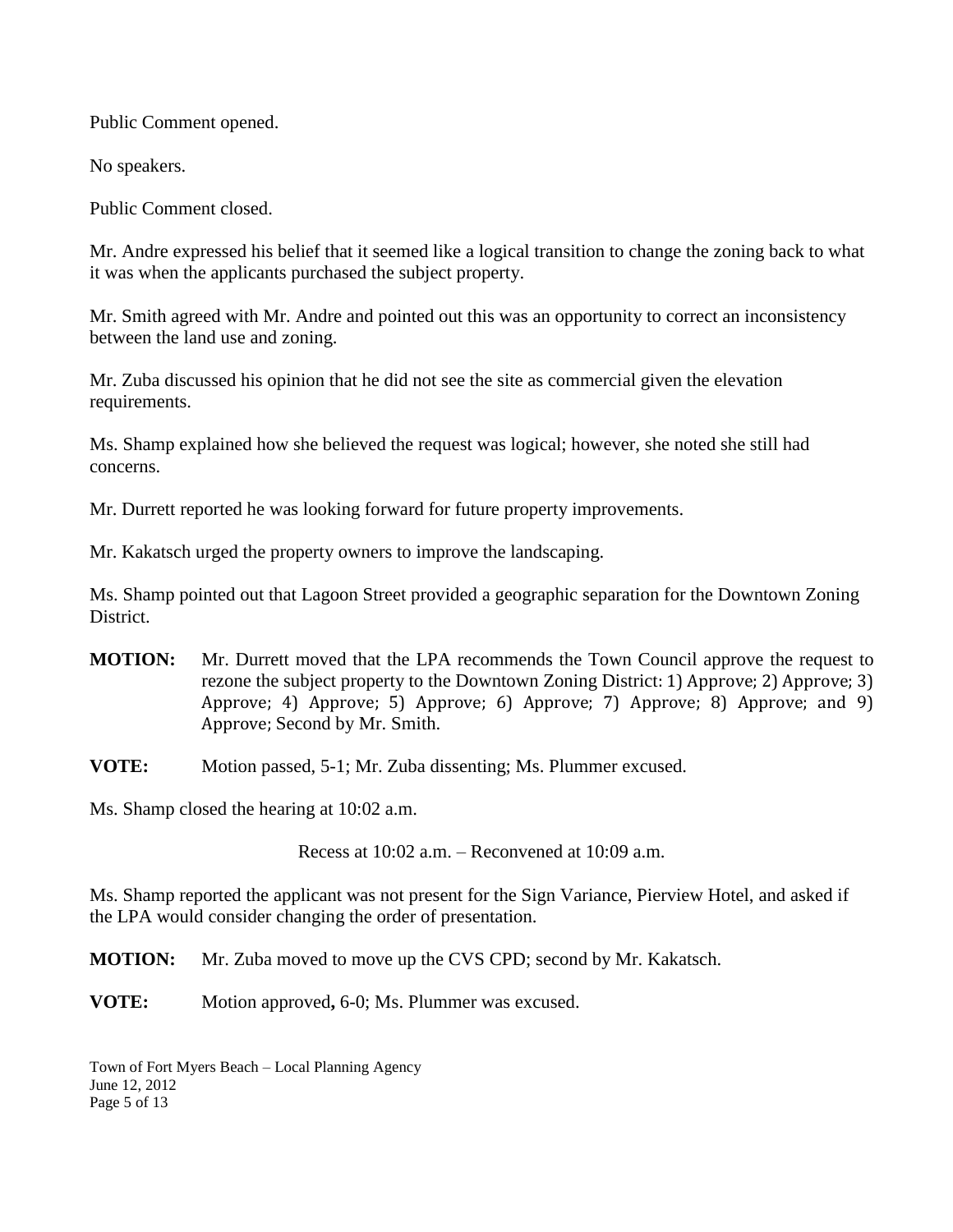### B. **FMBDCI2012 -0002 CVS Pharmacy CPD Amendment**

Ms. Shamp opened the hearing at 10:10 a.m.

Ms. Shamp asked the LPA Attorney to swear in the witnesses; and LPA Attorney Miller swore in the witnesses.

The Affidavit of Publication was entered into the record.

Ms. Shamp asked if any LPA Member had ex-parte communication regarding this item. Mr. Kakatsch – none; Mr. Durrett – none; Ms. Shamp – site visit; Mr. Zuba – none; Mr. Smith: - none; Mr. Andre – none.

Mr. Burt Saunders of the Gray-Robinson Law Firm, representing the applicant, noted the local Store Manager, Ed Cooney, was present to answer questions if needed. He stated the Town staff had recommended approval of the CPD in their Staff Report for the request to amend Condition #2 of Resolution FMB 97-35, which restricted the hours of operation from 8:00 a.m. to 9:00 p.m., to allow CVS to operate from 7:00 a.m. to midnight. He mentioned that the CVS store had been under the impression it could operate from 7:00 a.m. to midnight and had done so for the past eight years; however, a disgruntled employee had reported the error in hours of operation to the Town. He addressed highlights of the Staff Report that pointed out the CVS Pharmacy began operation of the store in 2004 which was formerly operated by Eckerd Drugs who had operated under the 7:00 a.m. to midnight schedule; the notification to the Town was by a disgruntled employee and not a nearby resident; and staff recommended approval.

Ms. Shamp questioned the hours for store deliveries.

Mr. Cooney was sworn in by the LPA Attorney. He reported most deliveries were from local vendors that occurred up until about 5:00 p.m.; however, rarely there were deliveries after that time, possibly a delivery around 6-7:00 p.m. from the CVS warehouse.

Discussion was held concerning conditions of the CPD with respect to hours of operation.

Mr. Smith stated he resided directly across the street from CVS and had no idea of the hours of operation because the store was well-run and quiet.

Josh Overmyer, Planning Coordinator for the Town of Fort Myers Beach, noted he had not been designated as an expert in land planning before the Town of Fort Myers Beach LPA. He requested the designation and the approval to present the amendment request to the Commercial Planned Development, CVS/Pharmacy CPD, DCI2012-0002.

**MOTION:** Mr. Smith moved to tender Mr. Overmyer as an expert in the area of land planning; second by Mr. Zuba.

Town of Fort Myers Beach – Local Planning Agency June 12, 2012 Page 6 of 13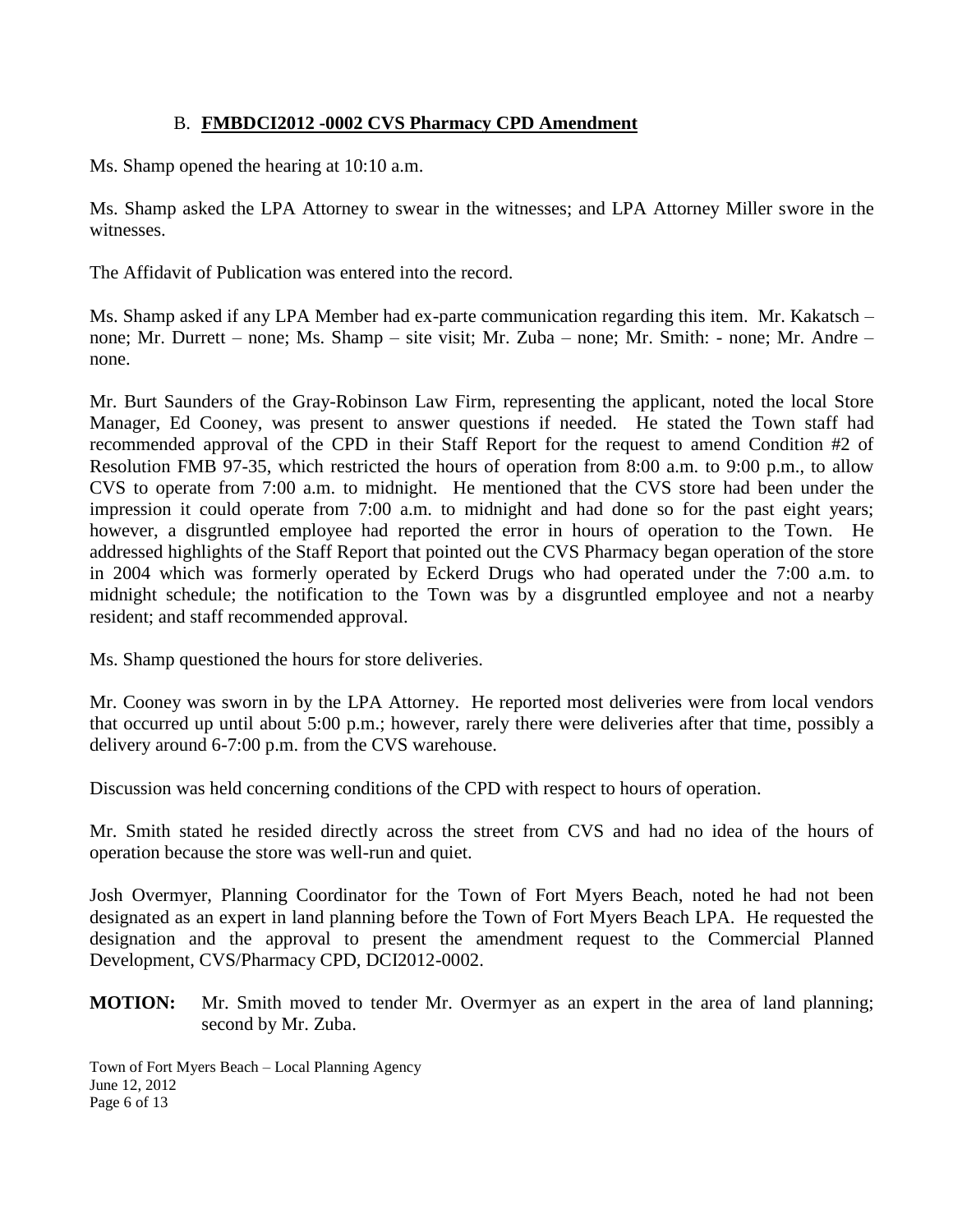#### **VOTE:** Motion approved**,** 6-0; Ms. Plummer was excused.

Mr. Overmyer displayed an aerial picture of the subject property located near Santini Plaza; and indicated the location of the subject property and surrounding properties. He described the subject property location on the zoning map and on the Future Land Use Map. He stated the applicant was requesting to amend Condition #2 of Resolution FMB 97-35, restriction on hours of operation from 8:00 a.m. to 9:00 p.m., to allow CVS to operate from 7:00 a.m. to midnight. He reviewed the property details which was formerly operated by Eckerd Drugs, CVS began operation at the site in 2004, the property was currently zoned Commercial Planned Development, and the Future Land Use was Pedestrian Commercial. He stated that staff recommended approval of the requested expansion of hours of operation since the hours had been in place since August 2004 with no complaints from neighboring property owners; and the expanded hours would allow additional hours of service to residents and visitors which would keep vehicular trips on the island.

Ms. Shamp questioned if the extended hours of operation were approved would the approval stay with the site if the use changed (i.e. CVS to a restaurant).

Community Development Director Fluegel explained the approval would go with the approved use as indicated on the Schedule of Uses. He added the hours could be conditioned to the specific use as a pharmacy.

Ms. Shamp noted the site was located in a heavily traveled pedestrian area and was traffic impact or pedestrian safety considered as it pertained to the extended hours.

Community Development Director Fluegel explained that the traffic/pedestrian safety were off-site concerns.

Mr. Durrett noted the subject property was located at one of the worst intersections on the island. He stated that on behalf of the Safety Task Force that if CVS had any creative ideas how to make it safer for pedestrians to cross that street he would like to discuss the matter further at a later date.

Mr. Kakatsch urged CVS to consider opening another store location in the downtown or on the north end of the island.

Mr. Overmyer noted the hours of operation for other businesses in the area of the subject property which included, but was not limited to, 7-Eleven open 24 hours a day, Truly Scrumptious open until 9:30 p.m., Castaway Bar until 2:00 a.m., Sand Bar until 1:00 p.m., Skye"s until 11:00 p.m., South Beach Grille until 10:00 p.m., Fish House until 10:00 p.m. on Friday and Saturday night.

Public Comment opened.

No speakers.

Town of Fort Myers Beach – Local Planning Agency June 12, 2012 Page 7 of 13 Public Comment closed.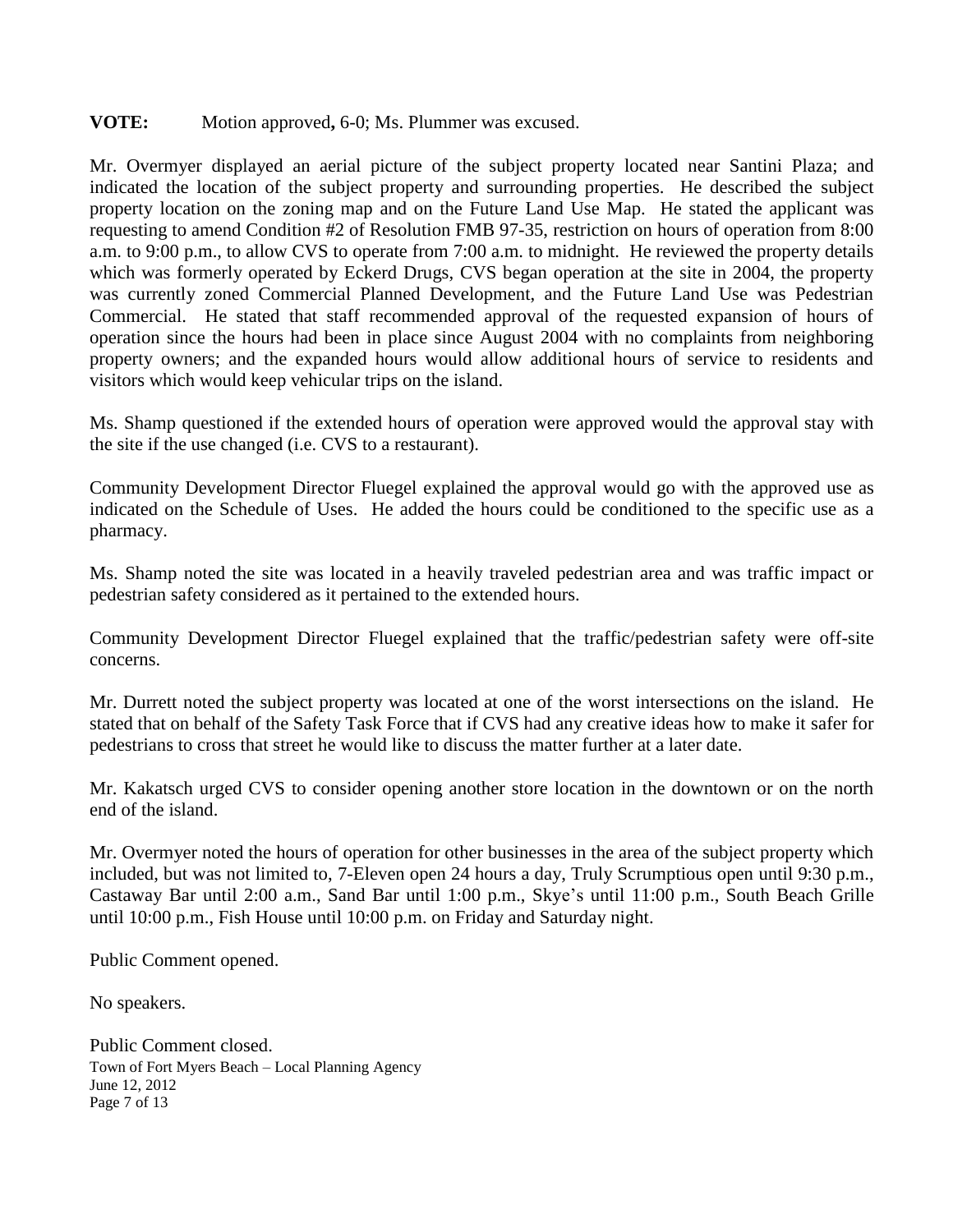Ms. Shamp noted the approval could be conditioned as long as the use was a pharmacy.

Discussion was held concerning conditioning approval as long as the use was a pharmacy.

Ms. Shamp recognized Mr. Saunders.

Mr. Saunders pointed out on Page 3 of the CPD, Item #3, "*all conditions herein apply to all uses allowed within this development; any change in use from a drug store/pharmacy with a drive-thru pharmacy to one of the other listed uses may only be permitted following an amendment to the Development Order*".

LPA Attorney Miller noted that the Development Order does not necessarily come back before the LPA.

Discussion continued regarding "conditioning" the approval.

- **MOTION:** Mr. Andre moved that the LPA recommend the Town Council approve the applicant's request for an amendment to Condition #2 of Resolution FMB 97-35 to change the permitted hours of operation from the previously approved 8:00 a.m. to 9:00 p.m. to from 7:00 a.m. to 12:00 midnight: 1) Approve; 2) Approve; 3) Approve; 4) Approve; 5) Approve; 6) Approve; 7) Approve; 8) Approve; and 9) Approve; and 10) Approve; second by Mr. Zuba.
- **VOTE:** Motion approved**,** 6-0; Ms. Plummer was excused.

Ms. Shamp questioned the status of the applicants for the Pierview Hotel & Suites Sign Variance.

Mr. Overmyer reported the applicant was not present; however, he would call the applicant.

Ms. Shamp noted at this point in the Agenda the LPA would normally adjourn and reconvene as the Historic Preservation Board; however, since Ms. Plummer was not present she did not feel there was any news to disseminate.

Mr. Kakatsch concurred with Ms. Shamp.

Consensus was to withdraw convening as the Historic Preservation Board.

### **VI. LPA MEMBER ITEMS AND REPORTS**

Mr. Andre – no items or reports.

Mr. Smith – no items or reports.

Town of Fort Myers Beach – Local Planning Agency June 12, 2012 Page 8 of 13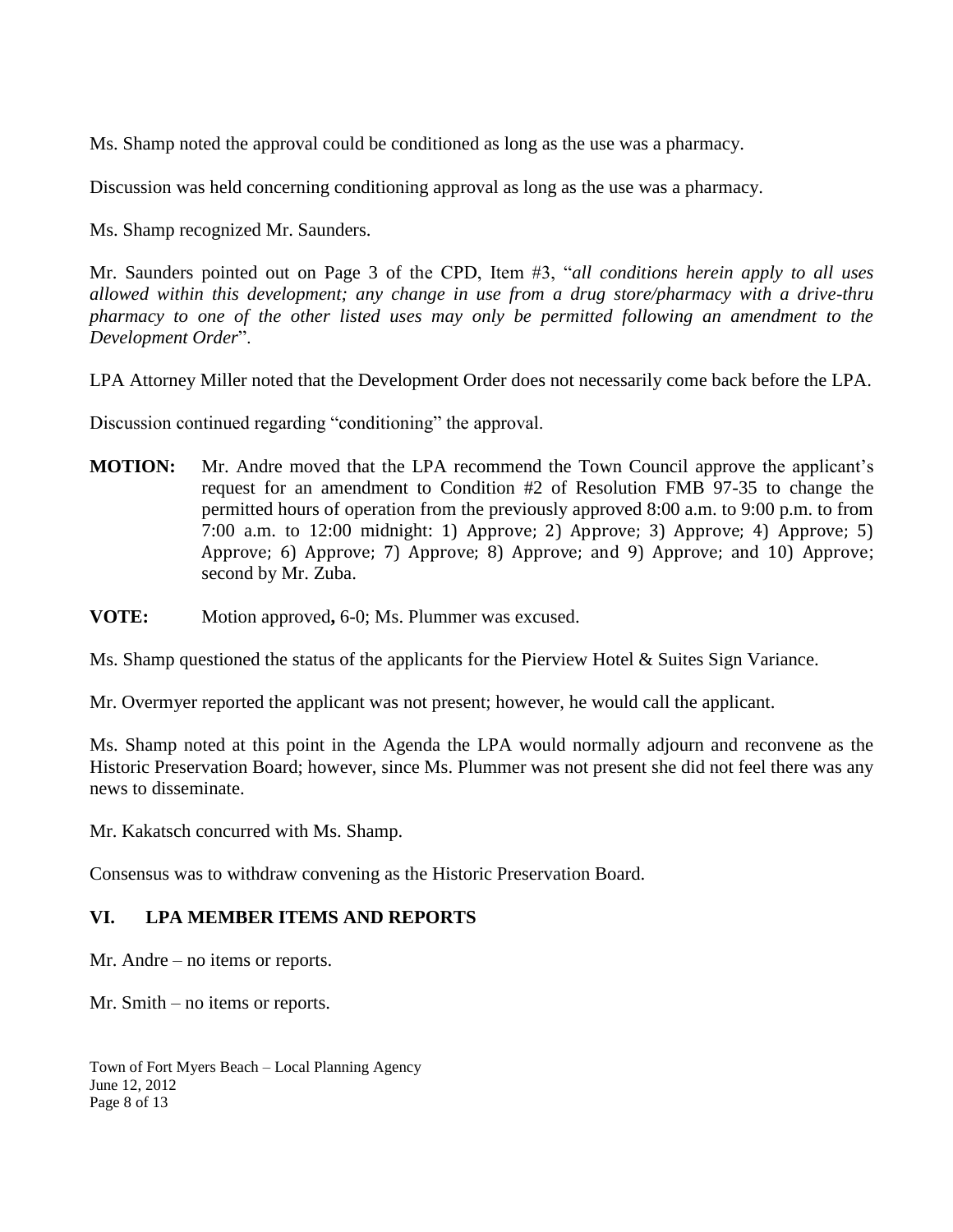Mr. Zuba – suggested bi-monthly instead of monthly meetings for the Historic Preservation Board; that the HPB item on the LPA Agenda be moved to the end of the meeting to avoid convening and reconvening; and suggested the LPA recommend to Town Council that the LPA be permitted to establish a sub-committee or task force regarding Seafarer"s that would be able to continue to meet with the consultant and staff.

Ms. Shamp stated she already spoke with Community Development staff about the LPA having a presentation regarding an economic district, zoning, and TIFs so that the LPA could be familiarized with what might happen in the Seafarer area.

Community Development Director Fluegel explained that the Town Council had instructed staff to prepare qualifications for to retain a land planning consultant to assist the Town Council with issues surrounding Seafarer's and the Downtown as it pertained to the subject property.

LPA Attorney Miller noted that she was in the process of determining if there was an existing Community Redevelopment Area designation in the Town.

Community Development Director explained the difference between a Downtown Redevelopment Agency (DRA) and a Community Redevelopment Agency (CRA).

Ms. Shamp noted her agreement with Mr. Zuba"s suggestion that the LPA be an integral part of any work regarding the Seafarer"s. She suggested the LPA consider a motion that they designate an LPA member who would be their representative for any Seafarer's issues and if there was a committee formed or a workshop held.

Discussion ensued regarding designating an LPA member as a representative for any Seafarer issues; consensus was to nominate an LPA member to represent the LPA on Seafarer issues.

**NOMINATION**: Mr. Andre nominated Mr. Zuba as the LPA representative; second by Mr. Kakatsch.

Mr. Zuba accepted the nomination.

**VOTE:** Motion approved, 6-0; Ms. Plummer was excused.

Ms. Shamp asked to craft a letter to Town Council to inform them of Mr. Zuba"s appointment to represent the LPA with matters concerning Seafarer's as it pertained to Section 34-120.

- **MOTION:** Mr. Zuba moved to approve that Ms. Shamp write a letter to Town Council regarding his appointment as LPA representative; second by Mr. Andre
- **VOTE:** Motion approved, 6-0; Ms. Plummer was excused.

Town of Fort Myers Beach – Local Planning Agency June 12, 2012 Page 9 of 13 Ms. Shamp – no items or report.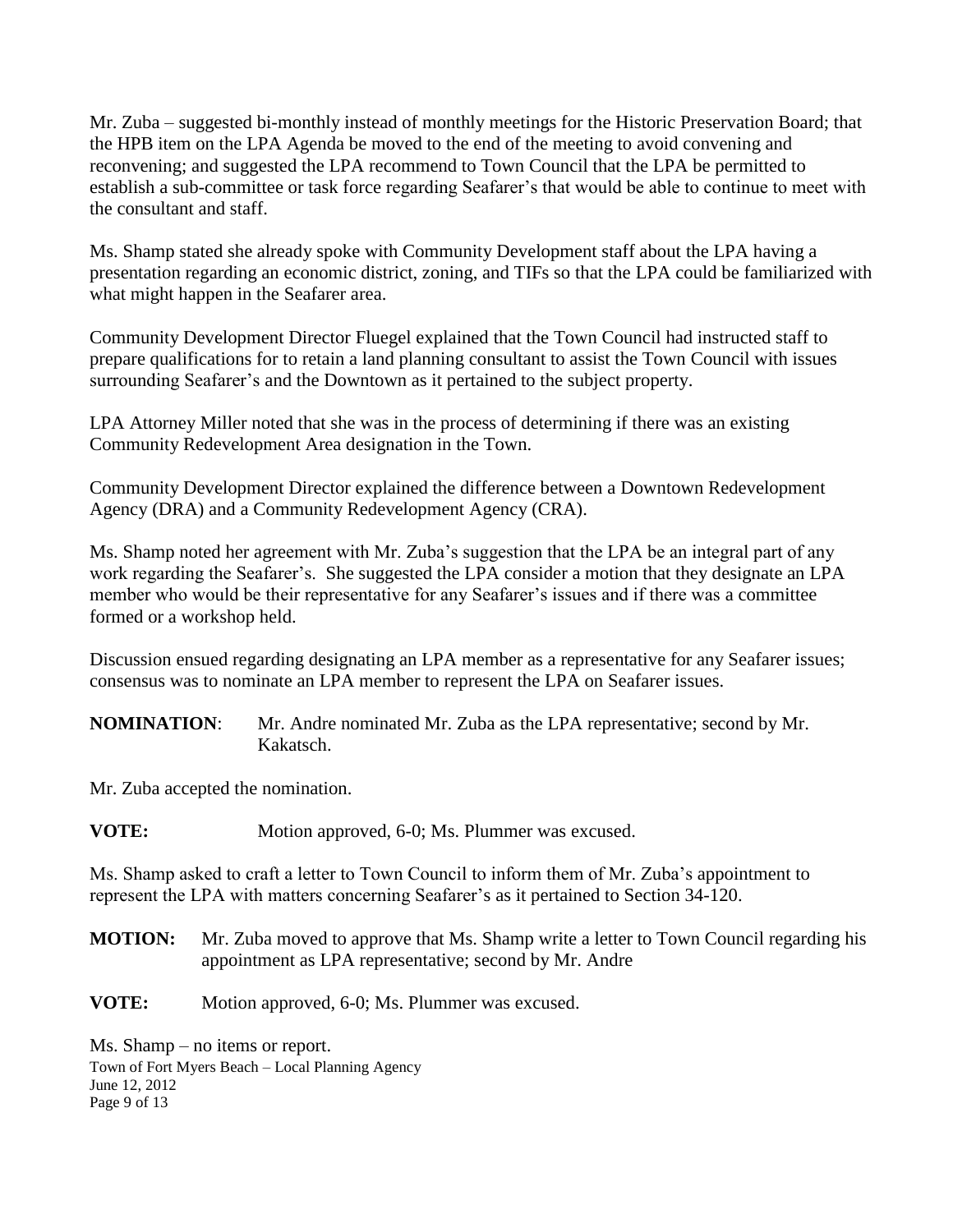Mr. Durrett – gave a status report on the dredging of Big Carlos Pass and noted it was being done between Bonita Beach and Fort Myers Beach. He mentioned there would be a meeting in July on the topic where the DEP would be in attendance.

Mr. Kakatsch – questioned the status of the three units on Estero Boulevard in the 4400 Block across from Newton Park.

LPA Attorney Miller reported the subject property was in the middle of the demolition process; and the Town had served notice on the owner and the bank.

Mr. Overmyer reported that he had provided a copy of the previous zoning application to the property owner, which could possibly be used to submit a new rezoning application.

Discussion was held regarding the subject property; the intent to tear down the property; and a demolition permit.

Ms. Shamp pointed out that she believed the LPA was taking a hiatus in August, but stated she heard the Town Council was taking a hiatus in July.

Ms. Chapman stated the Town Council was taking a hiatus in July; and noted staff still had 4-5 sign ordinances to forward to the LPA.

Discussion ensued regarding whether to take hiatus in July or August.

- **MOTION:** Mr. Smith moved to suspend the LPA meeting for July and resume the LPA meetings in August; second by Mr. Andre
- **VOTE:** Motion approved, 6-0; Ms. Plummer was excused.

Ms. Shamp noted the LPA"s regrets at missing the Mound House tour.

Mr. Overmyer stated staff could schedule another tour.

# **VII. LPA ATTORNEY ITEMS**

LPA Attorney Miller – discussed "minimum use determination on property in the Seagrape subdivision" and stated she was working on what would be the equivalent of a staff report for the approximately 40 platted lots which had a majority of lots as wetlands.

# **VIII. COMMUNITY DEVELOPMENT DIRECTOR ITEMS**

Ms. Chapman reported the Community Development Director had asked her to inquire about the LPA"s hiatus, which was already addressed.

Town of Fort Myers Beach – Local Planning Agency June 12, 2012 Page 10 of 13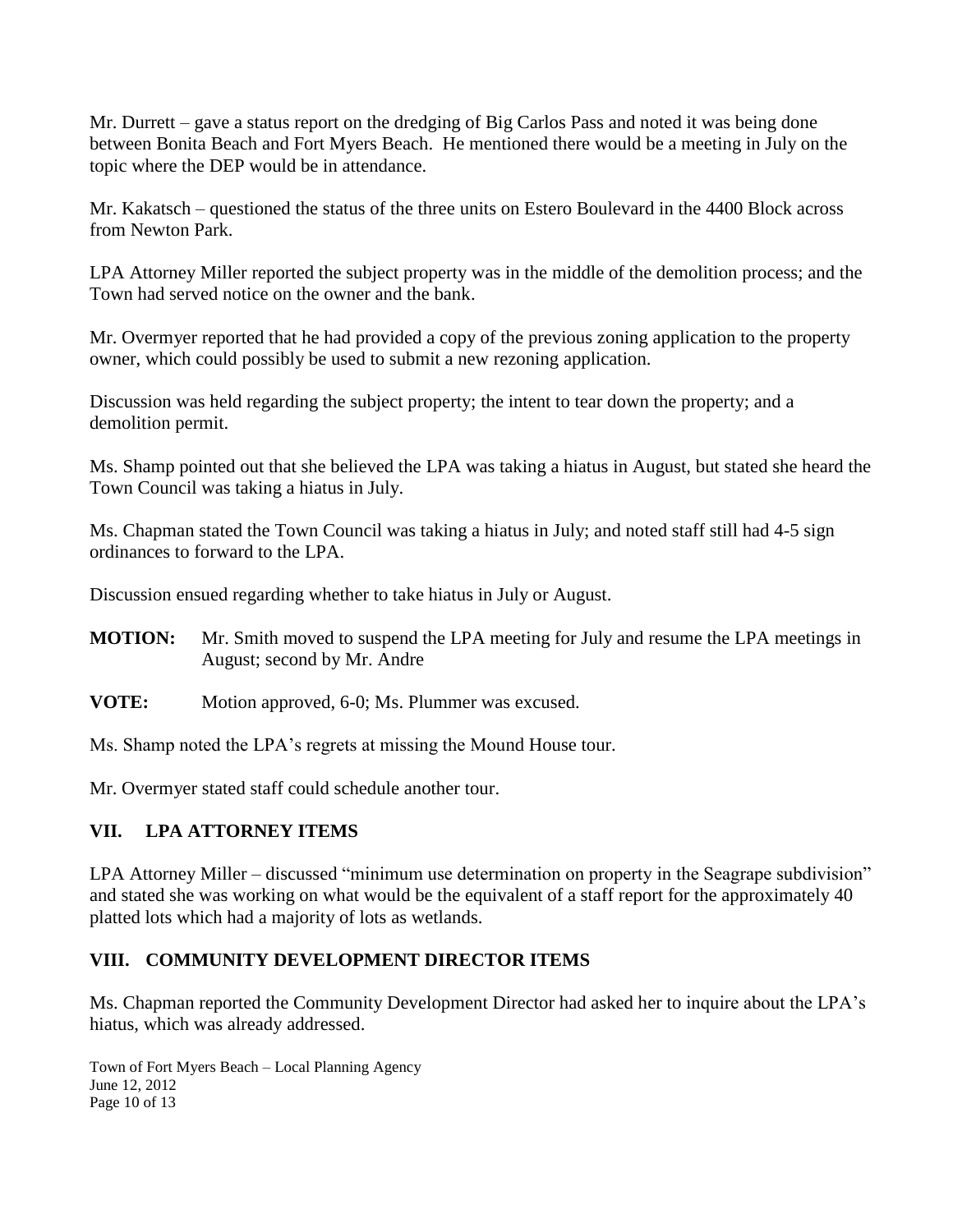#### C. FMBVAR2001-0006 – Pierview Hotel & Suites Sign Variance

Ms. Shamp opened the hearing at 11:10 a.m.

Ms. Shamp asked the LPA Attorney to swear in the witnesses; and LPA Attorney Miller swore in the witnesses.

The Affidavit of Publication was entered into the record.

Ms. Shamp asked if any LPA Member had ex-parte communication regarding this item. Mr. Kakatsch – none; Mr. Durrett – none; Ms. Shamp – site visit; Mr. Zuba – none; Mr. Smith: - site visit; Mr. Andre – site visit.

Josh Overmyer, Planning Coordinator for the Town of Fort Myers Beach, presented the request for the Pierview Hotel Sign Variance, FMBVAR2011-0006. He displayed and described slides depicting the location of the subject property and the surrounding properties. He reviewed the three variances requested:

- Variance from LDC Sec. 30-154(b) requirement of a 3" setback from any public right-of-way or roadway easement for a monument sign to permit the existing sign to be setback 12 inches from the right-of-way
- Variance from LDC Sec. 30-154(c) requirement that the bottom of elevated monument signs can be no more than 18 inches above the highest adjacent grade to permit the existing monument sign to be elevated 48 inches above the highest adjacent grade
- Variance from LDC Sec.  $30-154c(c)$  sign height maximum of 5' to permit the existing monument sign to be raised to 8' in height

He displayed photographs of the existing sign and the previous sign by the Ramada Inn in 2000. He discussed the supporting regulations Section 30-154(b) (location); Section 30-154(c) (height); Section 34-87; Section 34-87(3)(a); Section 34-87(3)(b); Section 34-87(3)(c); Section 34-87(3)(d); and Section  $34-87(3)$ (e). He reported the applicant's requested variances were reasonable, given the location of the adjacent building to the north and the above-ground public and private utilities at the sign location. He recommended approval of the applicant's requested variances for overall sign height of 8', for the sign pedestal height of 48", and to decrease the setback from Estero Boulevard right-of-way to 1".

Mr. Zuba questioned the concept of precedent and how would staff avoid it.

Ms. Chapman noted the Diamond Head sign variance that came before the LPA where they did consider precedent and other issues.

Discussion was held regarding the upcoming sign variances yet to come before the LPA that questioned signage issues such as physical obstructions and real on-site conditions; staff recommendations for minimal variances to address obstructions; consistency of the sign ordinance; measurements for a *de minimus* variance under circumstances or conditions on the subject property; and location of the utilities and the physical obstruction to the current sign.

Town of Fort Myers Beach – Local Planning Agency June 12, 2012 Page 11 of 13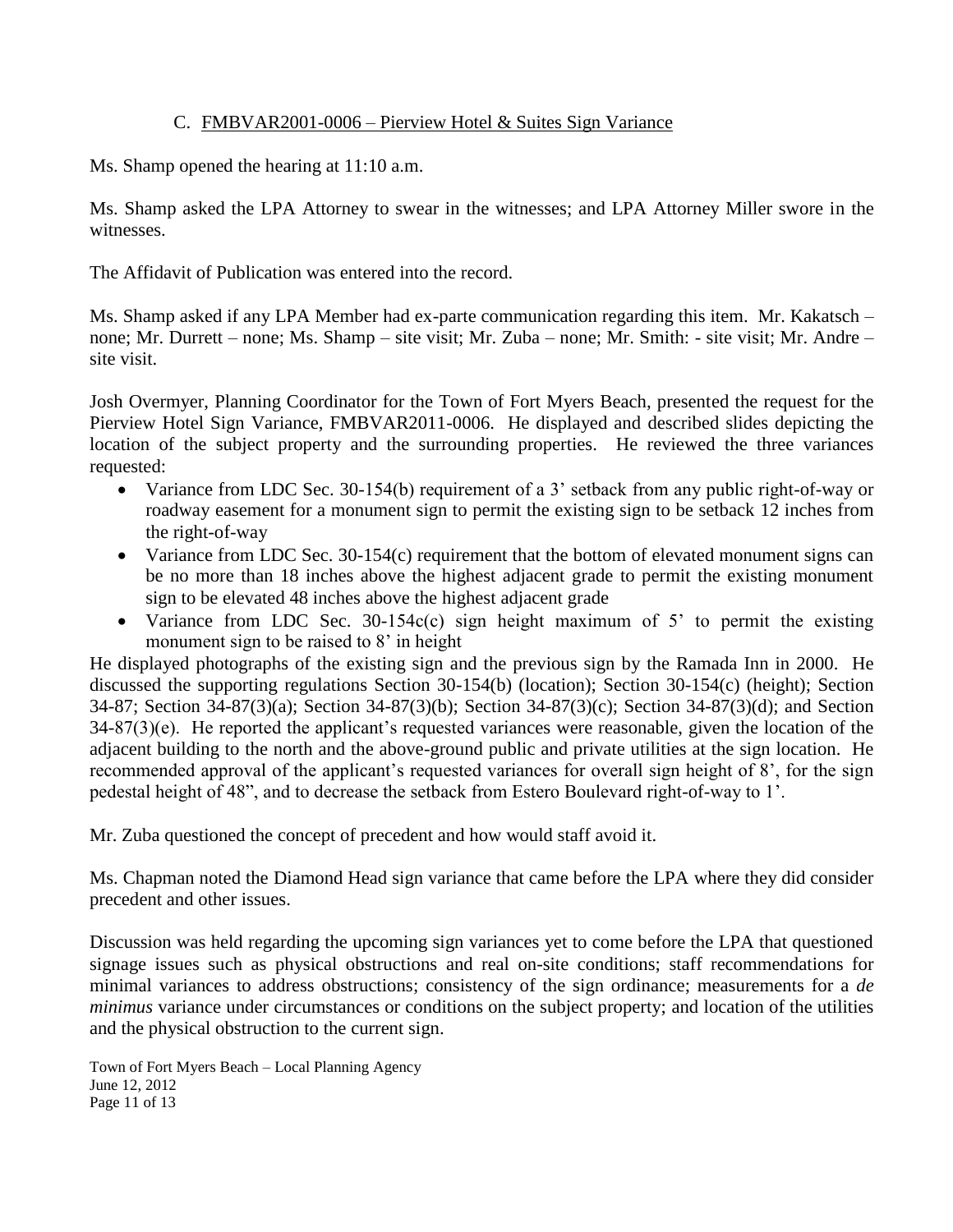Judy Coleman, Manager of the Pierview Inn, described the intention of the variance request as it related to raising only the bottom pedestal part of the current sign.

Mr. Andre questioned the allowable square footage of the sign.

Ms. Chapman stated the business was permitted to have a maximum of 32 square feet.

Discussion was held regarding problems with the square footage of the signage due to the location of the utilities.

Public Comment opened.

No speakers.

Public Comment closed.

Discussion ensued regarding the *de minimus* impact; location of the utility pipes/valves and public safety access; and the uniqueness of the location/situation.

Mr. Andre requested, in the future, staff obtain a drawing of the proposed signage be included with a sign variance application.

- **MOTION:** Mr. Andre moved to recommend to Town Council that they approve the applicant's request for Variances from Section 30-153(b) and Section 30-154(c) of the LDC: A. There **are** exceptional or extraordinary conditions or circumstances that are inherent to the property in question, **and** the request **is** for a de minimis variance. B. The conditions justifying the variance **are not** the result of actions of the applicant.
	- C. The variance granted **is** the minimum variance.
	- D. The granting of the variance **will not** be injurious to the neighborhood.

E. The conditions or circumstances on the specific piece of property for which the variance is sought **are not** of so general or recurrent a nature. Second by Mr. Zuba.

Discussion ensued regarding the wording of "A" in the motion.

Ms. Shamp requested an amendment to include at the end of "A", "*to protect public safety by not obstructing access to the public utilities and fire protection facilities*".

**AMENDMENT:** Motion Maker agreed to the suggested wording and noted that staff could specifically name the utilities and fire protection items; Second agreed.

Town of Fort Myers Beach – Local Planning Agency June 12, 2012 Page 12 of 13